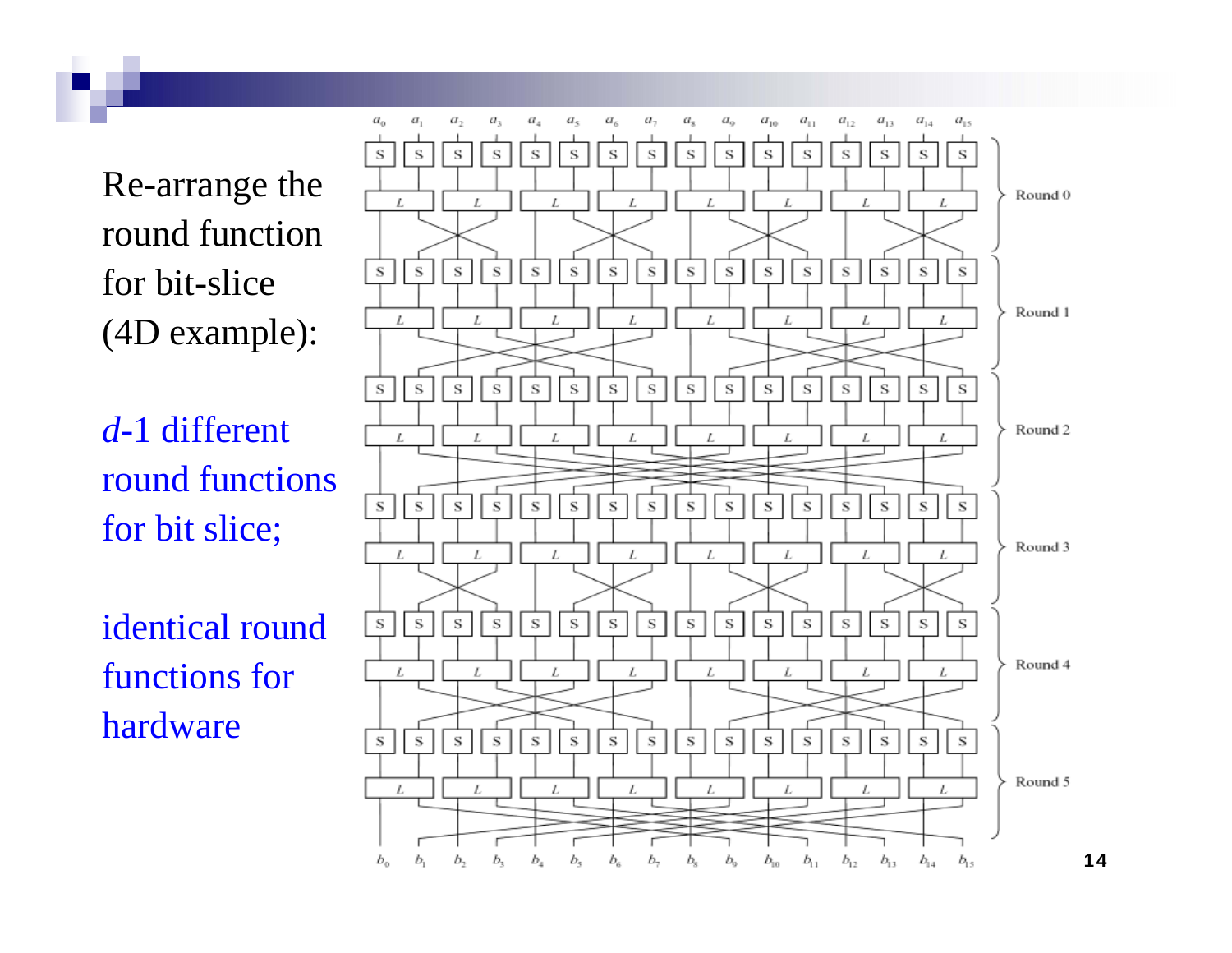#### 3. The Bijective Function *E* 8

Bijective function  $E_8^+$ –

EDP design: SPN + MDS code (to an 8-dimensional array)

divide the 1024-bit input into 256 4-bit elements, these 256 elements form an 8-dimension array

- $\Box$  Substitution: two 4-bit-to-4-bit Sboxes
	- P. Each round constant bit selects which Sbox is used
- $\Box$  $\Box$  Permutation: (4, 2, 3) MDS code over GF(2<sup>4</sup> )

 $\mathbb{R}^n$ ■ Applied along the *(i* mod 8)-th dimension in the *i*-th round  $\Box$ 35.5 rounds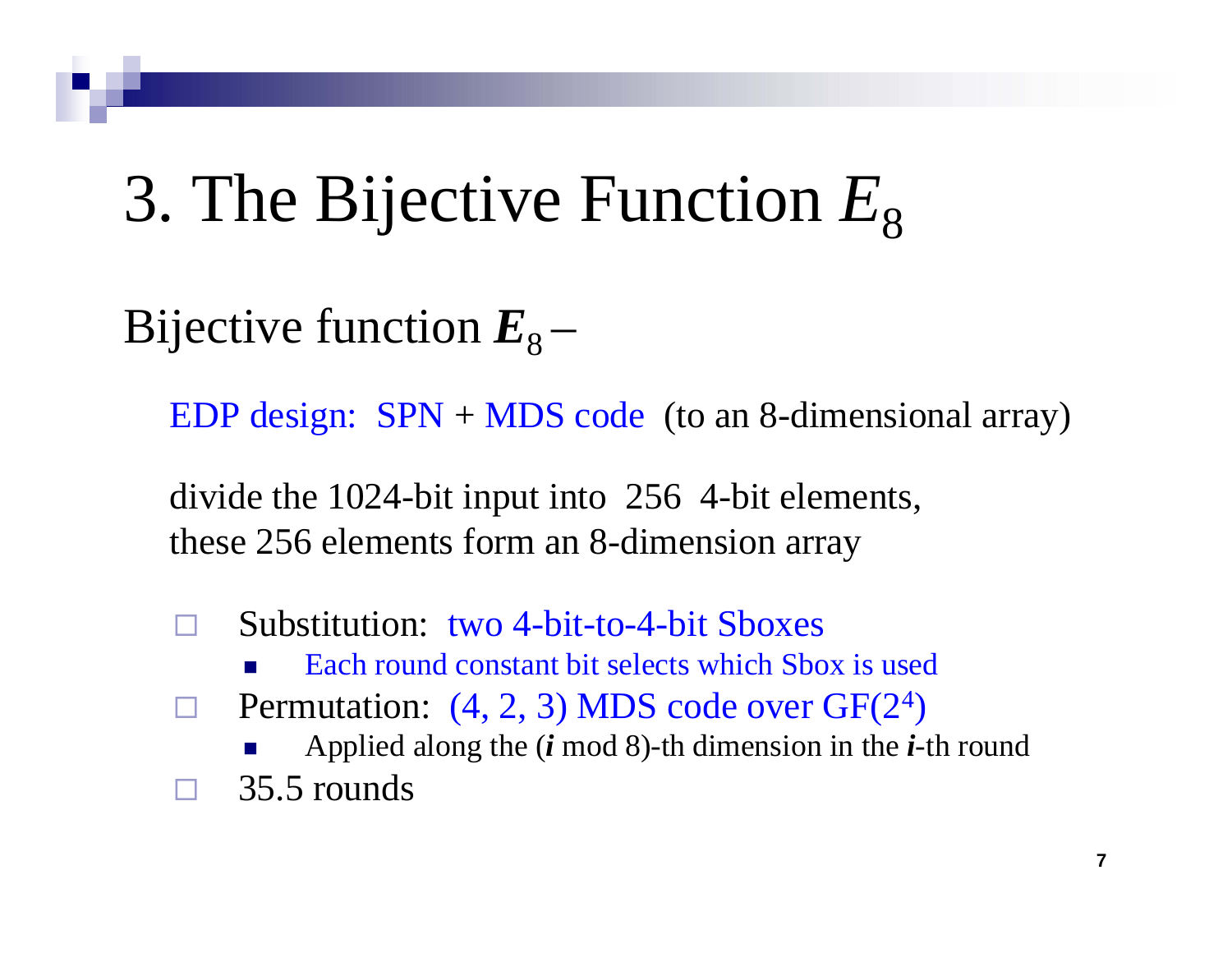#### 3. The Bijective Function *E* 8

4-dimensional example  $\boldsymbol{E}_4$  (two rounds, round constant not shown):

( identical round functions , except for different round constants )

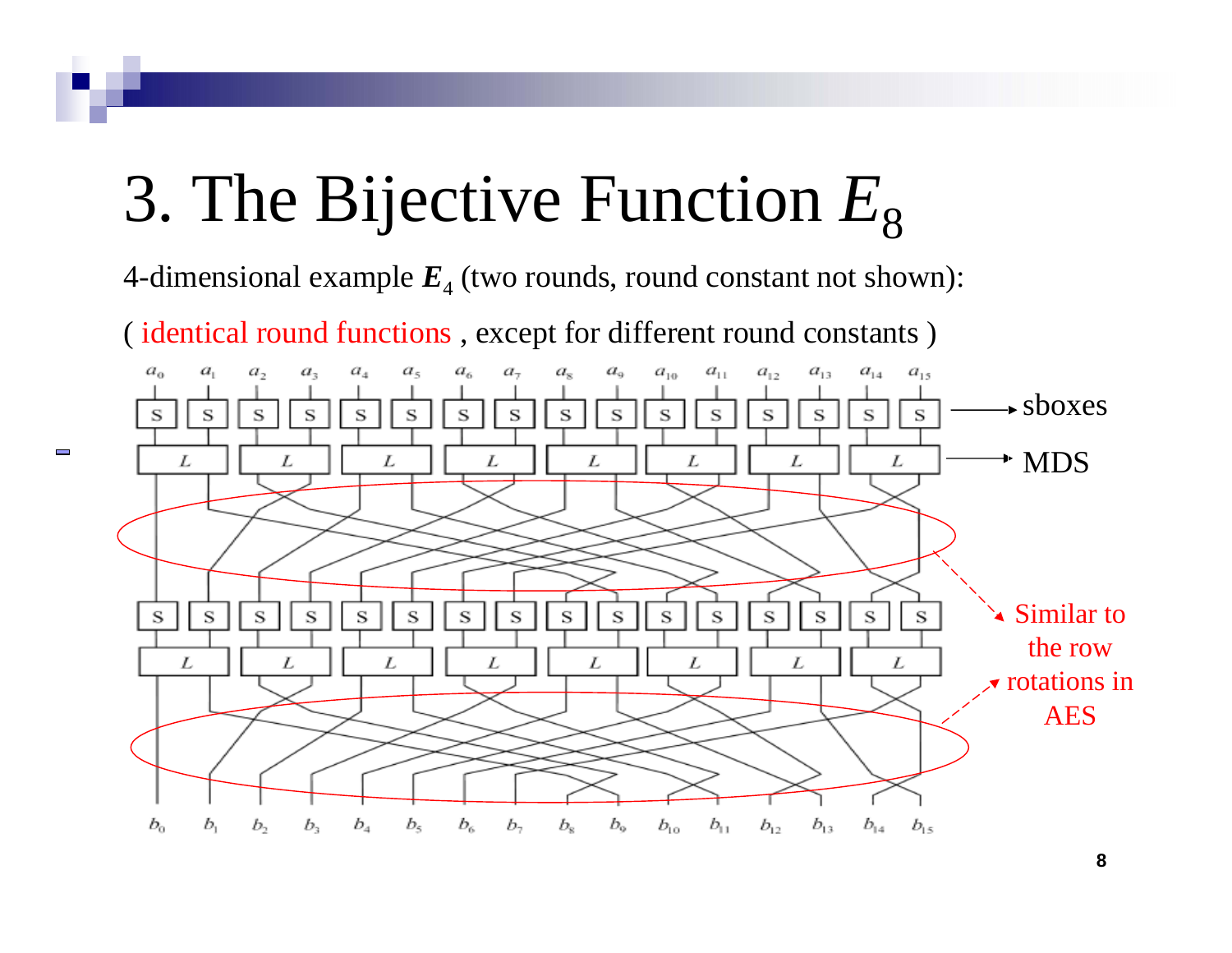# 6. Security Analysis of JH

### Differential cryptanalysis

most powerful attack against hash function

a compression function in JH involves 9216 Sboxes.

any differential path in JH involves more than 600 active Sboxes, the large number of active Sboxes ensures that JH is strong against differential attack.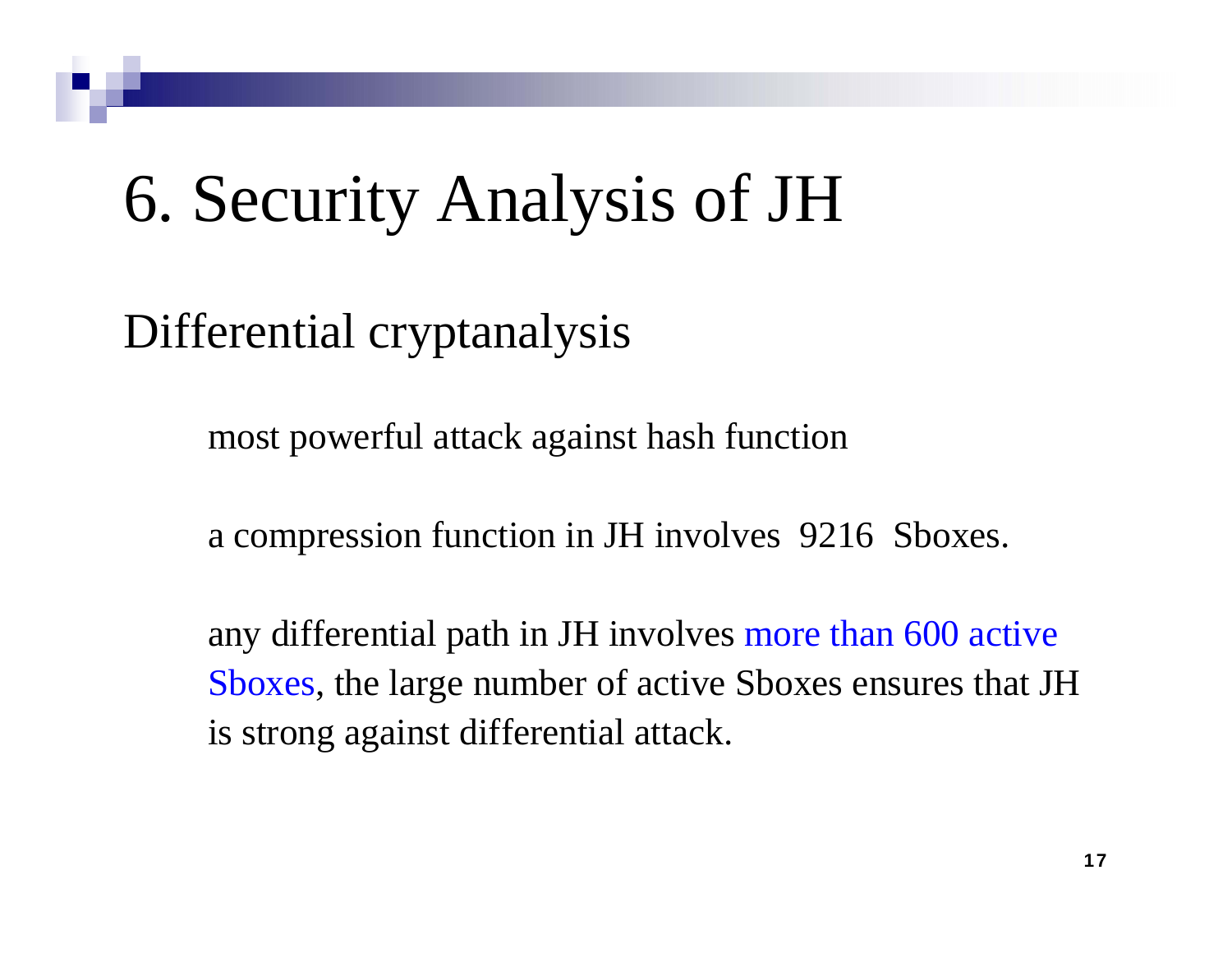# 8. Advantages of JH

- JH will be more efficient on the incoming Intel microprocessors (2010 )
	- $\Box$  Intel 256-bit Advanced Vector eXtensions (AVX), extension to SSE
	- $\Box$ □ 256 Sboxes can be computed in parallel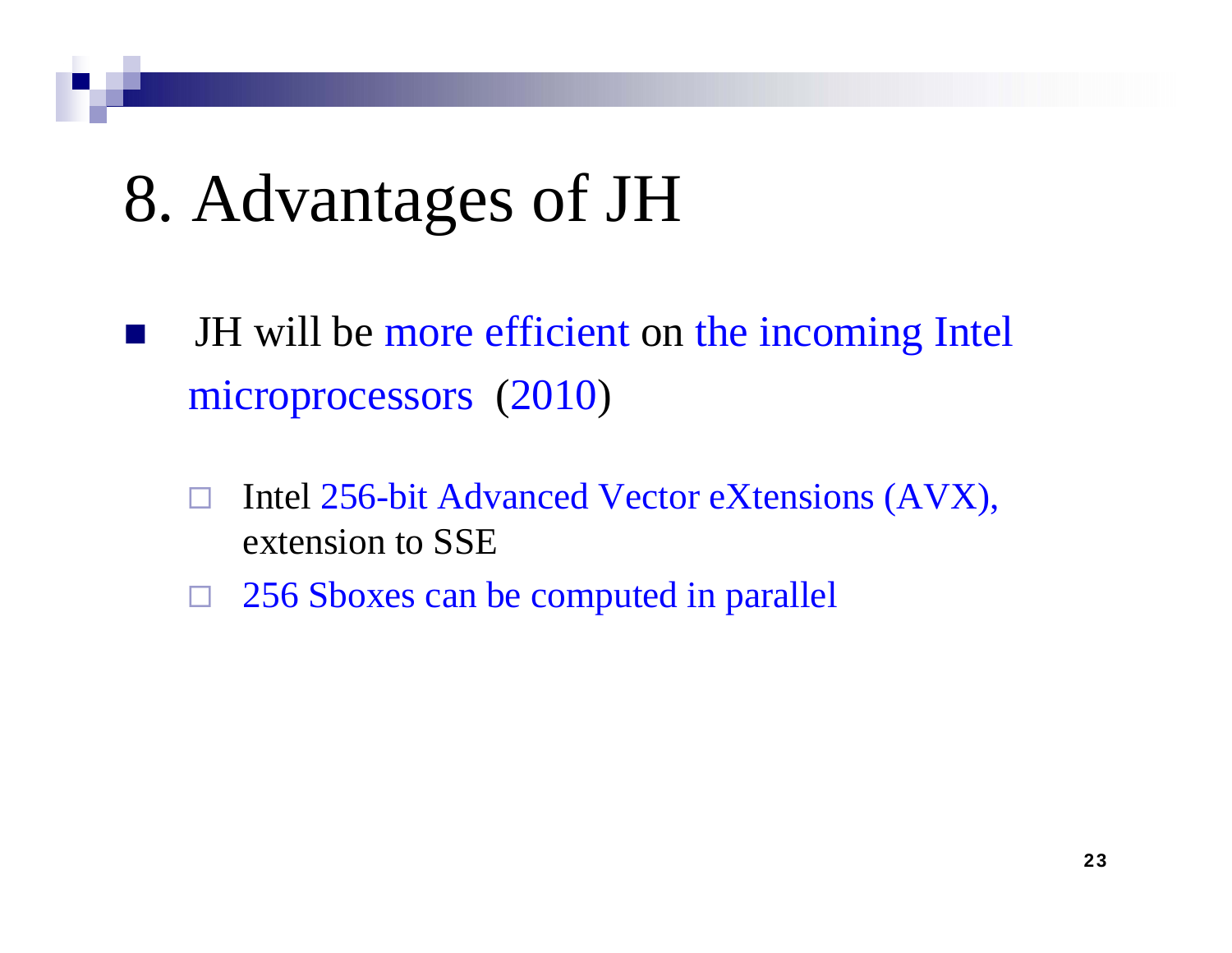# 5. The Hash Function JH

#### **Service Service** Iterated construction

 $\Box$ message block size: 512 bits

 $\Box$ hash value: 1024 bits

- Pad the message with at least 512 bits (message length included)
- Different initial hash values for different digest sizes Truncate the 1024-bit final hash value to 224, 256, 384 or 512 bits to obtain message digest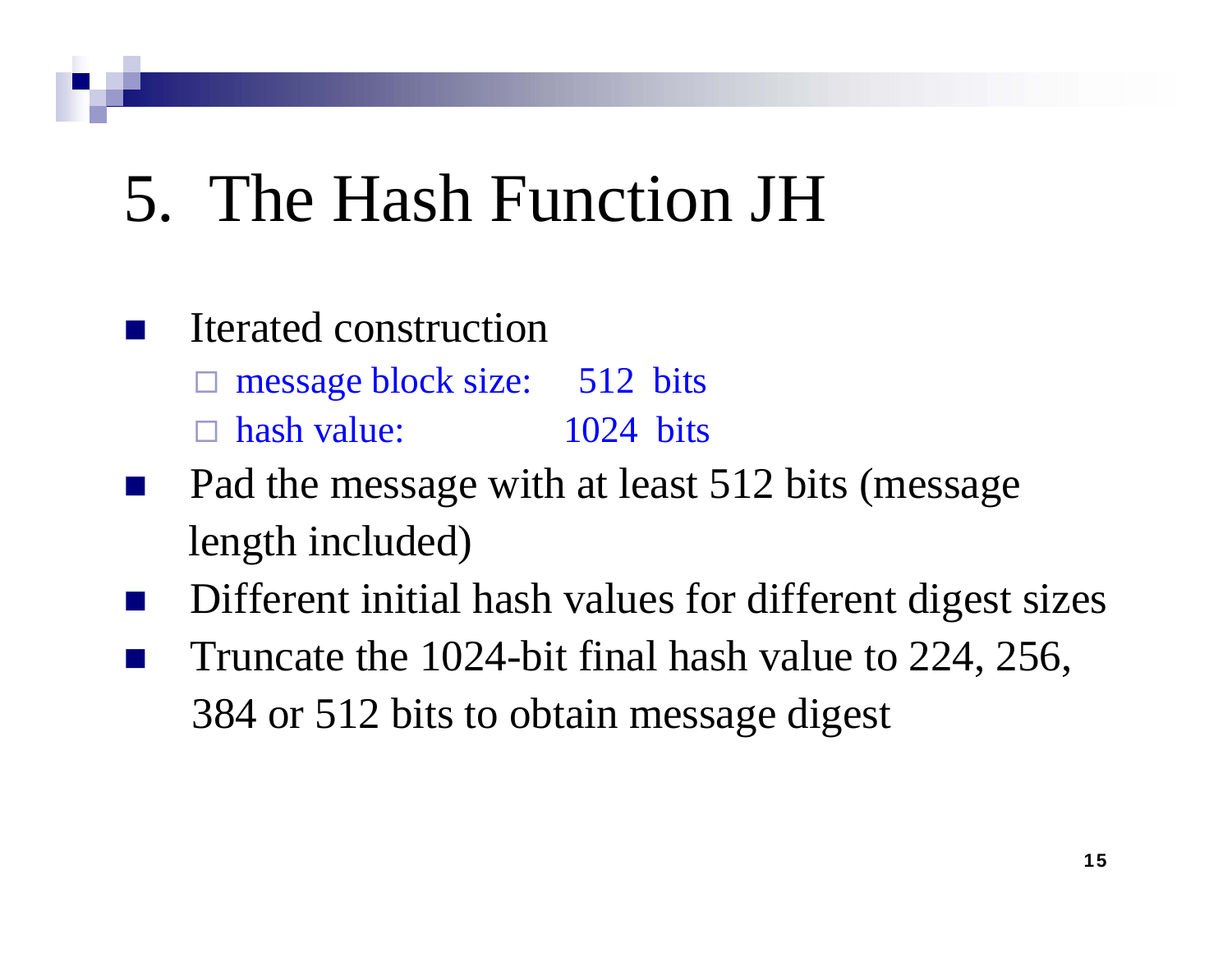**According to the official website of Fire Coin Global Station, Fire Coin Global Station is scheduled to open Dogecoin (DOGE) recharge operations on April 4 at 9:00. Open DOGE/USDT, DOGE/BTC, DOGE/ETH trading on April 4 at 17:00. Dogecoin (DOGE) withdrawals are open at 17:00 on 4 April. Robinhood, a zero-fee trading platform, has just tweeted that it has launched a dog coin Dogecoin deal. The platform currently offers BTC, ETH, BCH, LTC and DOGE.**

**It's not just a dog coin convention, one delegate made it clear. DogeCoin is a serious cryptocurrency economics conference that focuses on gamification, performance and participatory elements. DOGE has a positive message on the coin, ZG. TOP Online Dogecoin (DOGE). DOGE Charge: September 10th, 18:00 (UTC-8); DOGE/USDT Market Trading: September 11th, 15:00 (UTC-8) Dogecoin recharge is now available, according to the FCoin announcement. FOne will open the DOGE/ETH, DOGE/USDT trading pairs at 18:00 today in the Dog Coin Zone.**

**The price of the popular dog coin DogeCoin soared after it was announced that it was about to go online on the Binance Exchange.**

**Restauran**

**ts in Maryland accept e-money dogecoin, MyFoxDC reported. Iron Rail Restaurant in Mount Savage, Maryland, officially accepts Dogecoin. Owner Terry Ii says the use of dogecoin has benefited restaurants, including the need not to pay for credit cards. Cumberland Times.**

**Dogecoin trend analysis In the past year, the popularity of Dogecoin has been very stable. As you can see in the figure below, the currency even gained a surge in popularity for the search term "dogecoin". In September 2018, Google users were very interested in Dogecoin. There were some less obvious peaks in July and December. At the beginning of 2019, the popularity was about the same as in the same period in 2018**

**Stellar (Star), Ripple (Ripple), and Dogecoin (Dog Coin) co-founder.**

**Metal Pay Marketplace has added coin security currency BUSD.**

**According to bitinfocharts, the recent hot dark coin Darkcoin has reached \$4 million a day and has caught up with the \$500 daily average for Dog Coin Dogecoin. Darkcoin is now the world's fourth largest virtual currency. DarkCoin (Dark Coin) has no pre-forecast.**

**Bitcoin cash, Dogecoin, Ethereum and**

**Ripple.**

**Elon Musk, co-founder of Tesla and SpaceX, tweeted again today about the dog coin "Is Dogecoin really an effective form of money?" "**

**Substitute money is the representative of metal currency, which is usually issued by the government or bank instead of metal currency circulation of paper money. This substitute currency is in fact a tradable real currency receipt, such as the cross-country of the Northern Song Dynasty, early bank bills.**

**Dogs in China community action frequently, coin security has been free to coins, and the official twt publicity, ok also in close cooperation with the community. Can you tell me what you think about dogecoin dog coin follow-up?**

**Blockchain payment platform Metal Pay has acquired the multi-functional EOSIO platform Blox.io. Bloks.io originally launched as a simple chunk browser for EOS, it has been expanded to support multiple networks of EOSIO platforms. A Metal Pay spokesman said Bloks.io was the company's first and only block browser acquisition. With the deal, Metal Pay is expected to benefit from a large number of real token holders on Blox.io. (Cointelegraph)**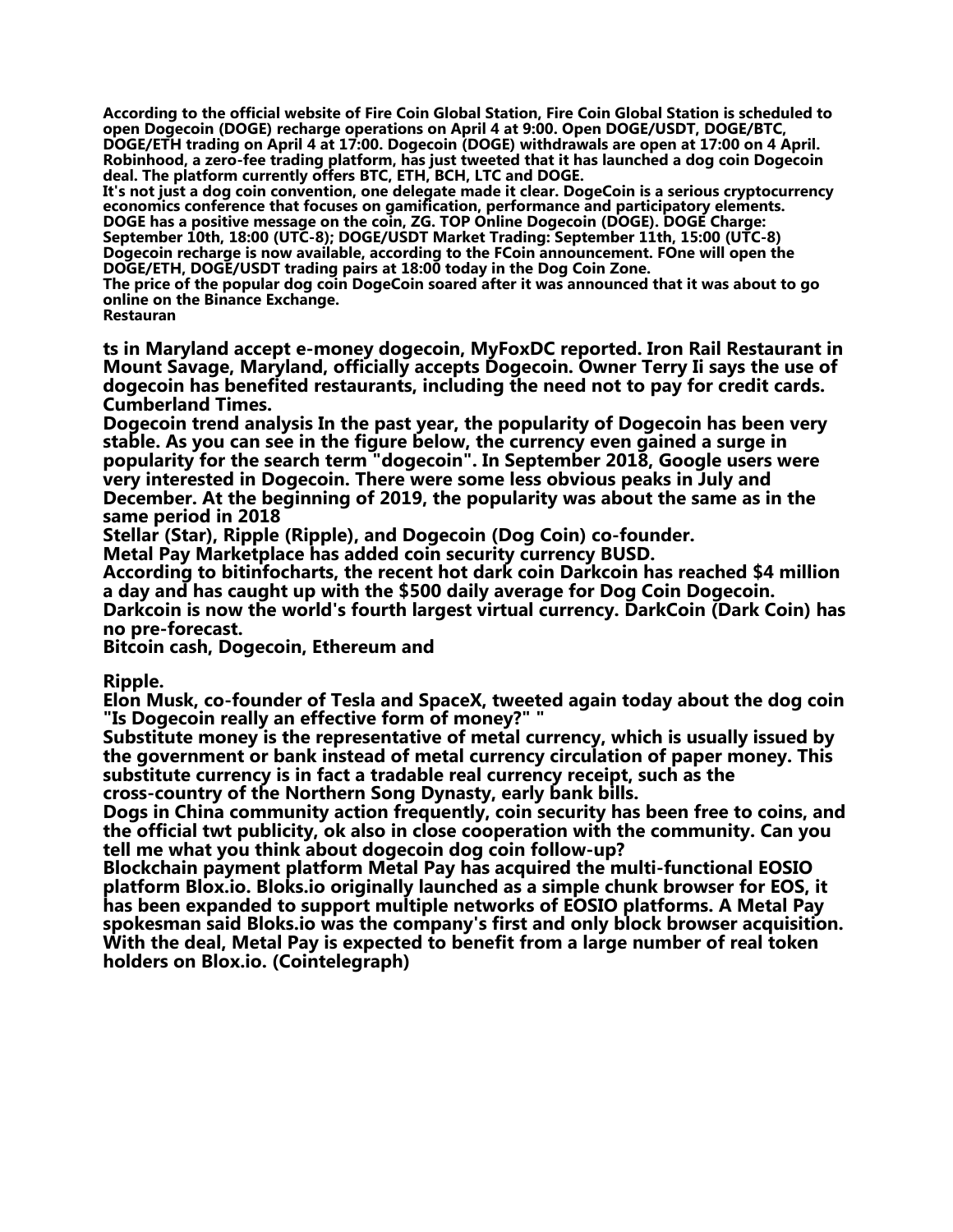



# Sign Up

### **bitcolnworldwide**

### This is not your email or real nette.

#### This is the usemarne to loan into your account. on this and other devices.

### Your unemorne and naseword are Bnown only to . you and never stringd unentpropried



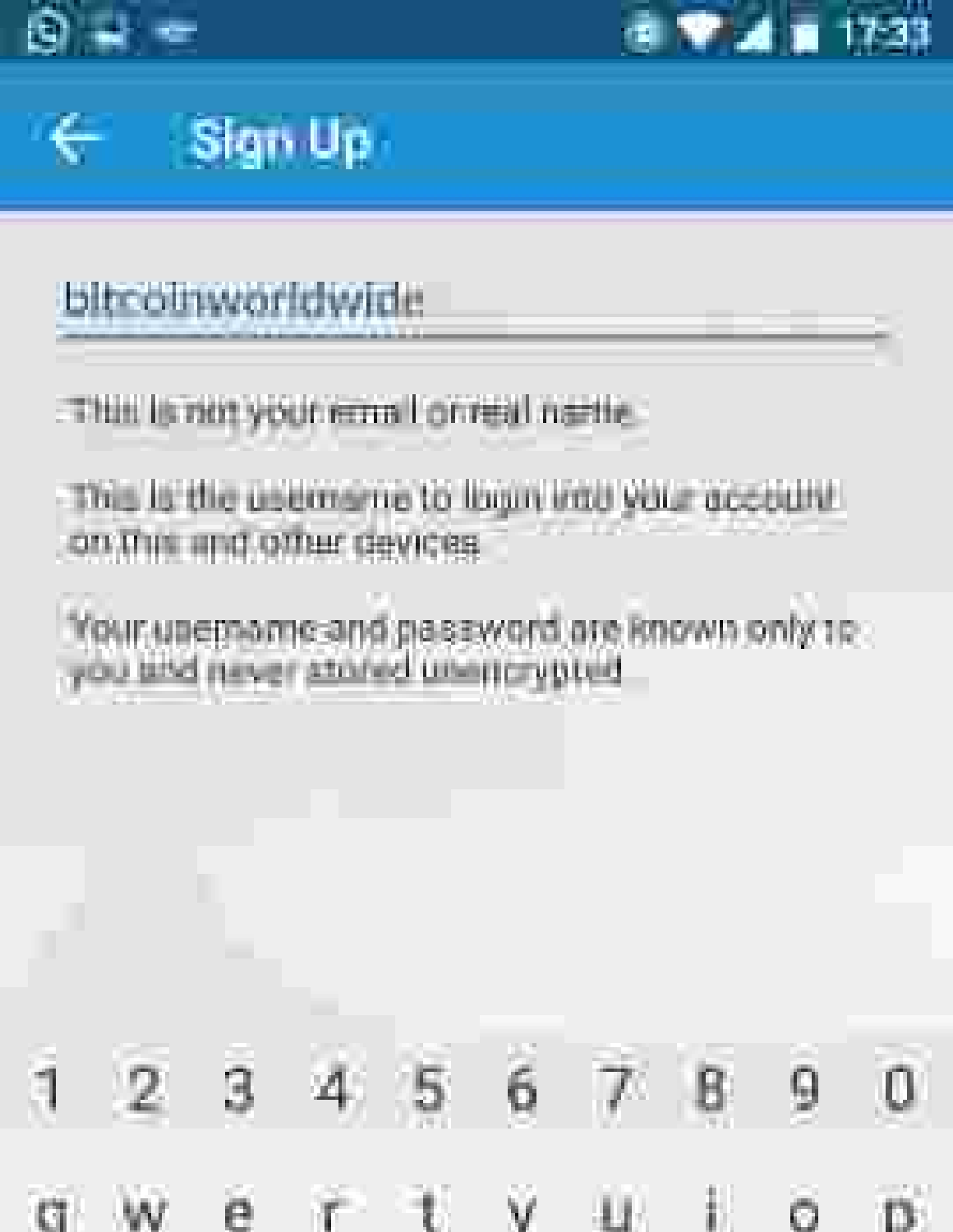### 2. JH Compression Function Structure

*M*(*i*): *m* bits *H*(*i*): 2*m* bits

New, simple

efficient $\Rightarrow$  does not discard part of the output of *E*

easy to analyze  $\Rightarrow$  no extra variables being introduced into the middle of *E*